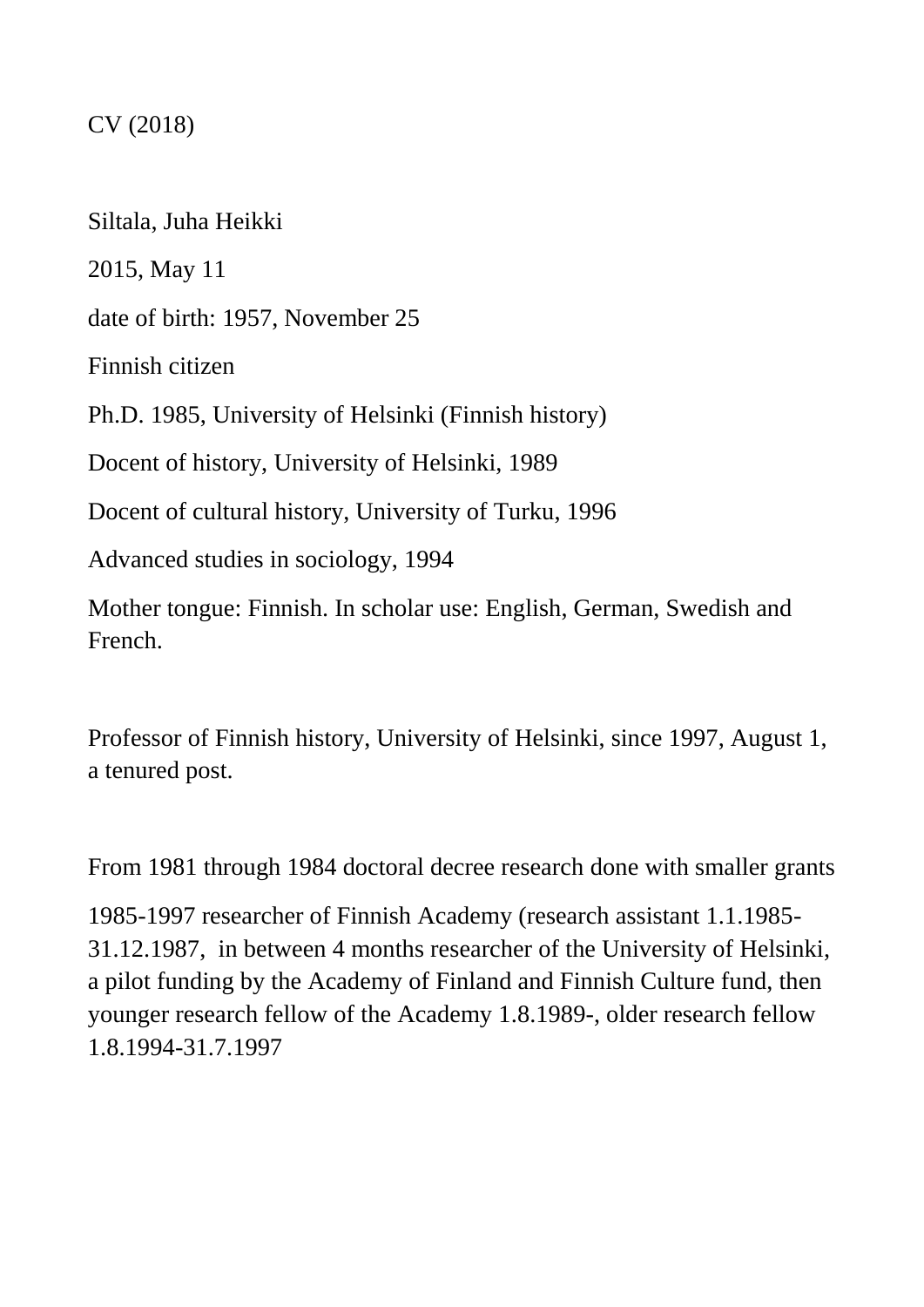Major grants:

Deutsche Forschungsgemeinschaft 1987 (three month in the University of Marburg, Politikwissenschaft)

The Finnish Work Environment Fund 2001 (for a research leave of three months)

Leader of research projects funded by the Academy of Finland:

Jobs as Personal Possession and Professional Autonomy, 2006-2007, Marja Jalava, Timo Soukola

Wounds of War. Histories of Trauma and Coping Among the Finnish War Veterans, 1939-2010. 2008-2012, Gunilla Björkqvist, Jenni Kirves,Ville Kivimäki

Until 2018, supervised 23 doctors and two licentiates; 2 supervisees accepted to present their dissertations in public (December, 12, 2018). Eleven doctoral students as supervisees right now. In addition to official count, I have contributed to several others in the common research seminar of Finnish history since 2005. Between 1998-2003 three supervisees in other majors never officially recorded.

Awards:

1993 state award for publication

1993 MTV award for culture

1998 researcher of the year

2000 award of Tanner foundation

2004 award of the Finnish Evangelical-Lutheran church

2005 award of the Finnish social forum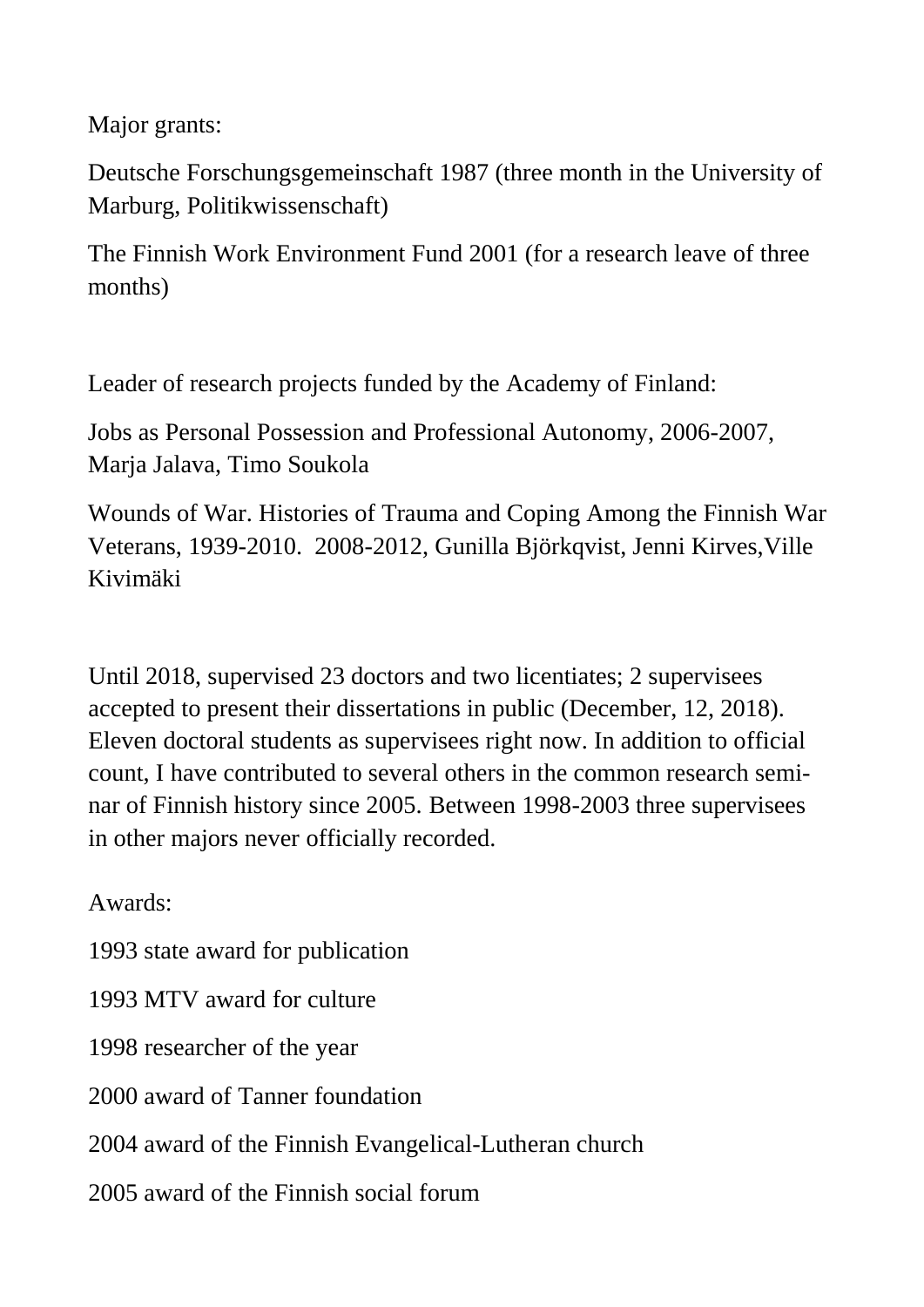2005 award by Women Journalists in Finland

2014 membership of Finnish Academy of Science and Letters

2018 honorary award for writing with respect of the poor

Membership in scientific societies:

Finnish Historical Society

Association for Psychoanalytic Study of Culture & Society

International Society for Political Psychology

European Human Behavior and Evolution Association

Referee for scientific publications:

Historiallinen aikakauskirja, Gaudeamus, Vastapaino, Työelämän tutkimus, Organisational and Social Dynamics, Administration & Society, Svenska Litteratursällskap

Between 1987 and 2018, 70 international conference presentations, since 1984 163 presentations in Finnish-speaking conferences/seminars etc, excluding normal university courses.

**Social impact** of the researcher, publicity:

Since 1982, a great amount of interviews and commentaries on various acute topics all around the Finnish media field (since the introduction of TUHAT recording 160 (not reported before). Several hundred public lectures since 1989, a great part of them for professional audiences (TUHAT record includes ca. 300). The total list of publications includes popular articles. Hearings as a specialist in the Committee for the Future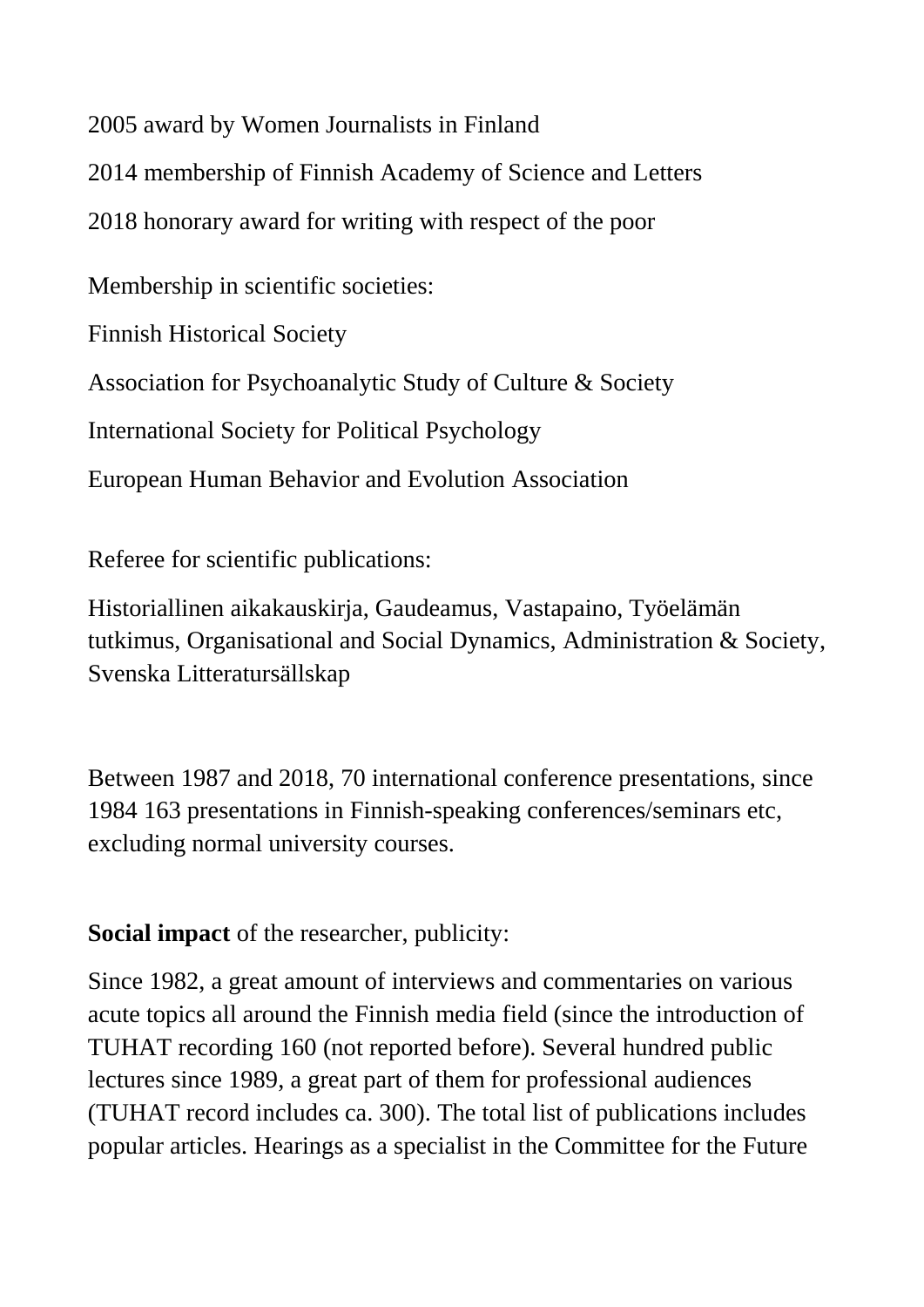and in the Employment, Equality Committee of the Finnish Parliament, Legal Affairs Committee.

## **Research interests**

The use of psychological theories in understanding history and society Economic history and the changes of working life in western countries The tension between individualization and the need to belong in history Mass movements History of civilizations Wars, their causes and their results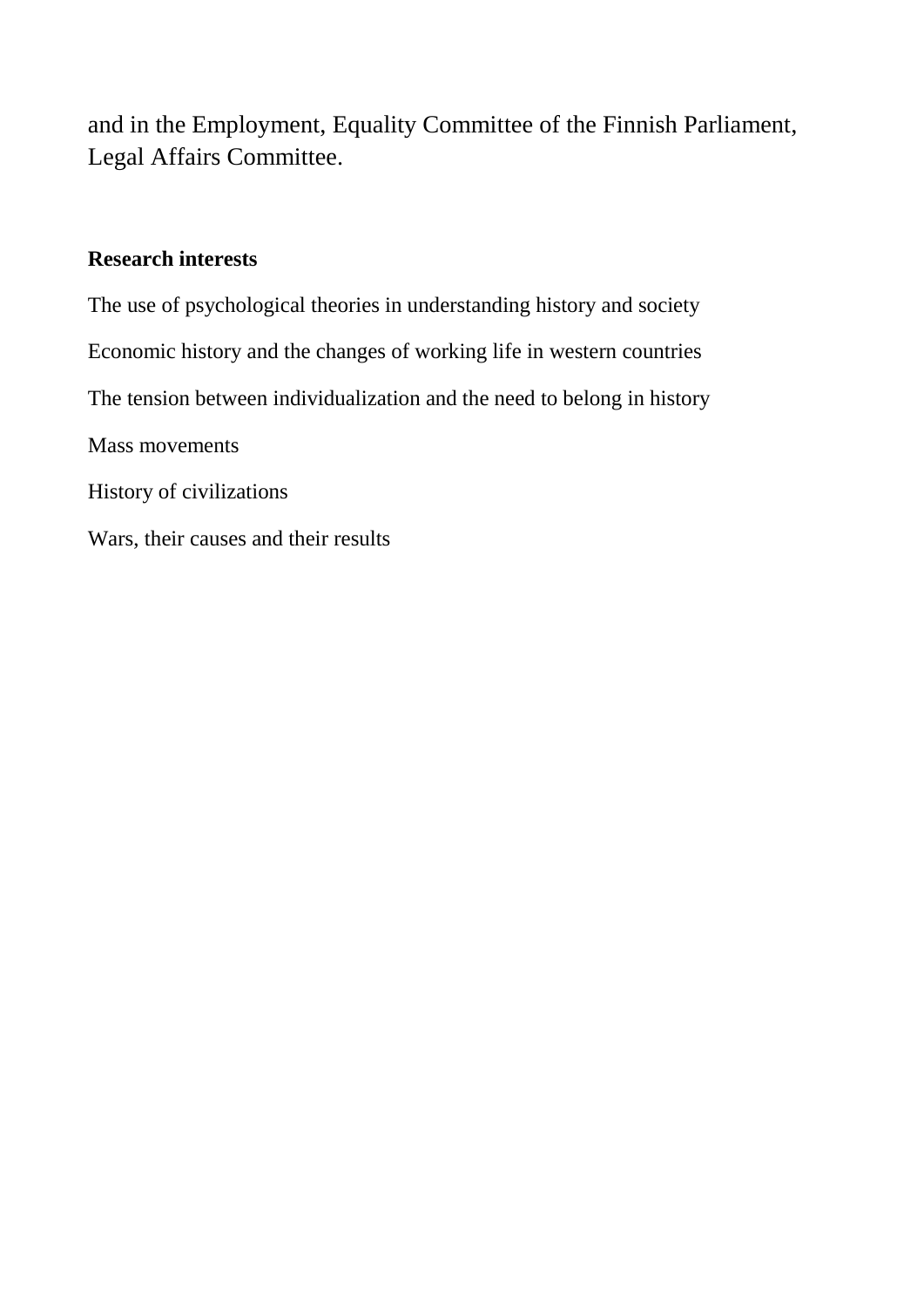### Juha Siltala: List of major publications

#### **Scholarly books**:

- Lapuan liike ja kyyditykset *1930*. Helsinki: Otava 1985. ISBN 951-1-08715-0. 704 p. (dissertation) (The Lapua movement and political violence in 1930) (new print in 2005) *- Suomalainen ahdistus. Huoli sielun pelastumisesta*. Helsinki: Otava 1992, 1993.

ISBN 951-1-10300-8. 560 p. (Finnish anxiety. The quest for salvation)

- *Miehen kunnia. Modernin miehen taistelu häpeää vastaan*. Helsinki: Otava 1994. 544 p. ISBN 951-1-13256-3. (Modern men, honor and shame)

- *Valkoisen äidin pojat. Siveellisyys ja sen varjot kansallisessa projektissa*. Helsinki: Otava 1999. 832 p. ISBN 951-1-14738-2. (True sons of the white mother. Moral perfection and its shadows in the nationalists' project)

*- Työelämän huonontumisen lyhyt historia. Muutokset hyvinvointivaltioiden ajasta globaaliin hyperkilpailuun*. Helsinki: Otava 2004. ISBN 951-1-187282-1 (Deterioration of working life from the welfare states during the global hyper-competition) (Updated version in 2007, 848 p.) - *Sisällissodan psykohistoria*. Helsinki: Otava 2009. ISBN 978-951-1-23795-2. 621 p.

(Psychohistory of the Finnish Civil War in 1917-1918)

- *Nuoriso- mainettaan parempi? Nykynuorten sopeutumisratkaisut historiassa* Helsinki: WSOY 2013. ISBN 978-951-0-38591-4. 619 p. (The psychohistory of contemporary youth and its coping mechanisms).

- *Länsimaisen keskiluokan nousu, lasku ja pelot*. Helsinki: Otava 2017. ISBN 978-951-1-31418-9. 496 P. (Rise, fall, and fears of western middle classes)

#### **Major Articles:**

- Lapuan liikkeen joukkokannatus. *Historiallinen aikakauskirja* 88 (1)1984: 16-33

- Symbioottisesta hallintapakosta suhteelliseen toimintavapauteen - psykohistorian ulottuvuus? I-II. *Tiede & edistys* 13 (2)1988: 134-147, and (3) 1988: 38-53.

- The dimension of change in psychohistory. *Studia Historica* 33/1989 Miscellanea. Helsinki 1989. 287-383.

- The father restored in recent American popular movies and TV-Shows. *Mentalities* 8 (1) 1993: 65-72.

- A psychoanalytic study of the Finnish Pietist awakening movement in the nineteenth century. *Mentalities* 8 (3) 1993: 5-12.

- Prenatal Fantasies during the Finnish Civil War. *The Journal of Psychohistory* 22 (4): 481-489,

- Die Lapua-Bewegung als Auslöser einer Krise im finnischen Regierungssystem. Teoksessa Autoritäre Regime in Ostmitteleuropa 1919-1944 (Hg. Erwin Oberländer - Rudolf Jaworski - Hans Lemberg - Holm Sundhaussen - Dorothee Balke). Mainz: Institut für Osteuropäische Geschichte 1995. 83-94.

- Röda gardets kvinnor. *Historisk Tidskrift för Finland* 81 (1)1996: 1-27. Sosiologinen ja psykologinen minä. Teoksessa *Tunteiden sosiologiaa. II: Historiaa ja säätelyä* (toim. Sari Näre). Helsinki: SKS. 369-464.

- Sosiologinen ja psykologinen minä. Teoksessa *Tunteiden sosiologiaa. II: Historiaa ja säätelyä*  (toim. Sari Näre). Helsinki: SKS 1006. 369-464.

- Das Ende des Homo Psychologicus. Kasseler Schiften zur Geographie und Planung: Urbs et Regio 67/1997. Identität, Aggressivität, Territorialität. Zur Psychogeographie und Psychohistorie des Verhältnisses von Subjekt, Kollektiv und räumlicher Umwelt (Hg. Peter Jüngst). 106-158.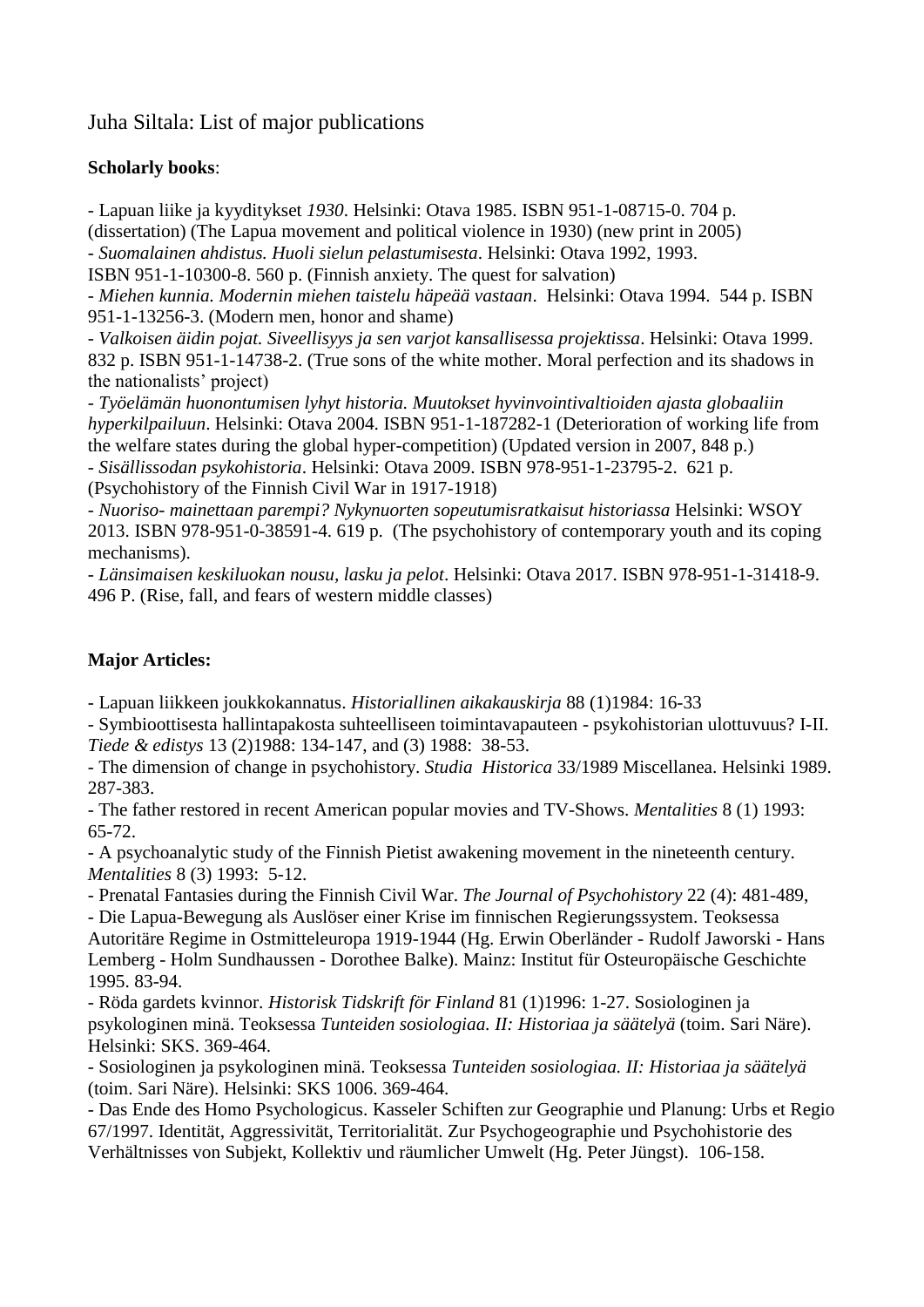- Psychoanalysis and social constructivism: Real constructivism or manic omnipotence? *Tapestry*: The Journal of Historical Motivations and the Social Fabric 1 (1) 1998: 45-61.

*Keskiluokan nousu, lasku ja pelot*. Helsinki: Otava 2017. ISBN 978-951-1-31418-9. 496 P. (Rise, fall, and fears of western middle classes.)

- Psykohistorian metodologisia kysymyksiä. Johdatus tutkimukseen In: *Kulttuurihistoria* (eds.. Kari Immonen - Maarit Leskelä). SKS 2001. 107-196.

-The psychodynamics of shame in the autobiographies of modern Finnish men. In: *Bending Bodies, Moulding Masculinities*, Vol. 2 (eds. Ervo, Soren - Johansson, Thomas). Ashgate. Aldershot, UK - Burlington, USA: Ashgate 2003. 208-223.

- Elastic mind at the flexible labor market. The rise and fall of the psychological man. In: Psychohistorie und Politik (Hg. Ludwig Janus - Winfried Kurth). *Jahrbuch für psychohistorische Forschung* 4. Heidelberg: Mattes Verlag 2004. 185-212.

- Aggression at work: From structured labour market conflict to inter- and intrapersonal tension. *Organisational and Social Dynamics* 4(1/2004): 46-66.

- Rise and fall of "jobs" as personal possession and the vicissitudes of possessive individualism. *Jahrbuch für Psychohistorische Forschung* 5: Symbolik, gesellschaftliche Irrationalität und Psychohistorie (Hg. Janus, Lundvig - Galler, Florian - Kurth, Winfried). Mattes Verlag 2005. 121- 142.

- Nation as a mother figure for reformers in Finland, 1840-1910. *Scandinavian Journal of History* 30 (2) 2005: 135-158.

- Fundamentalismus als Kompensation im Vergleich der individuellen Marktwerte. Teoksessa Fundamentalismus und gesellschaftliche Destruktivität. *Jahrbuch für psychohistorische Forschung 6* (Hg. Galler, Florian - Janus, Ludwig - Kurth, Winfried).Heidelberg: Mattes Verlag 2005. 113-132.

- National rebirth out of young blood. Sacrificial fantasies in the Finnish Civil War, 1917-1918. *Scandinavian Journal of History* 31 (3-4/2006): 290-307.

- The material basis for psychological boundaries. "Autonomous" and "relational" ideal types from the point of view of the bargaining power of common men. In: W. Kurth - L. Janus - F. Galler (Hg.): Emotionale Strukturen, Nationen und Kriege. *Jahrbuch für Psychohistorische Forschung* 7. Heidelberg: Mattes Verlag 2007. 181-206.

- Potter statt Ödipus? Kumpels als Elternersatz in der globalen Populärkultur. In: Kindheit, gesellschaftliche Entwicklung und kollektive Fantasien (Hg. Kurth, Winfried - Heinrich J. Reiss - Florian Galler). *Jahrbuch für psychohistorische Forschung* 8 (2008). Heidelberg: Mattes Verlag 2008. 181-201.

- Identifikation mit dem Aggressor als Angstbewältigung während der Krise der Weltökonomie seit 2007. In: Psychohistorie in der Krise (Hg. Nielsen, Berndt, Kurth, Winfried & Reiss, Heinrich J. & Eglöff, Götz). *Jahrbuch für psychohistorische Forschung* 11. Heidelberg: Mattes Verlag 2010. 255- 285.

- Suomen sisäisen rauhoittumisen historia ja poliittisen väkivallan selitysteoriat. In Kullberg, A. (ed.) *Suomi, terrorismi ja Supo – koira joka ei haukkunut. Miksi ja miten Suomi on välttynyt terroristisen toiminnan leviämiseltä?* Helsinki: WSOY. 94-123.

- Pakkovero, valtio ja kapitalismi. In: Jensen-Eriksen, N. (toim.) *Kansallinen kapitalismi, kansainvälinen talous.* Helsinki: Siltala 2012. 150-197.

- New Public Management: The evidence-based worst practice? *Administration & Society* 45(4): 468-493 (2013)

- Being absorbed into an unintended war. In: Tepora, T., and Roselius, A. (eds.) *The Finnish Civil War 1918. History, Memory, Legacy*. Leiden-Boston: Brill 2014. 51-90.

- Kollektiivinen muisti – kuka on se, joka muistaa? *Duodecim* 130 (2014): 2449-2458.